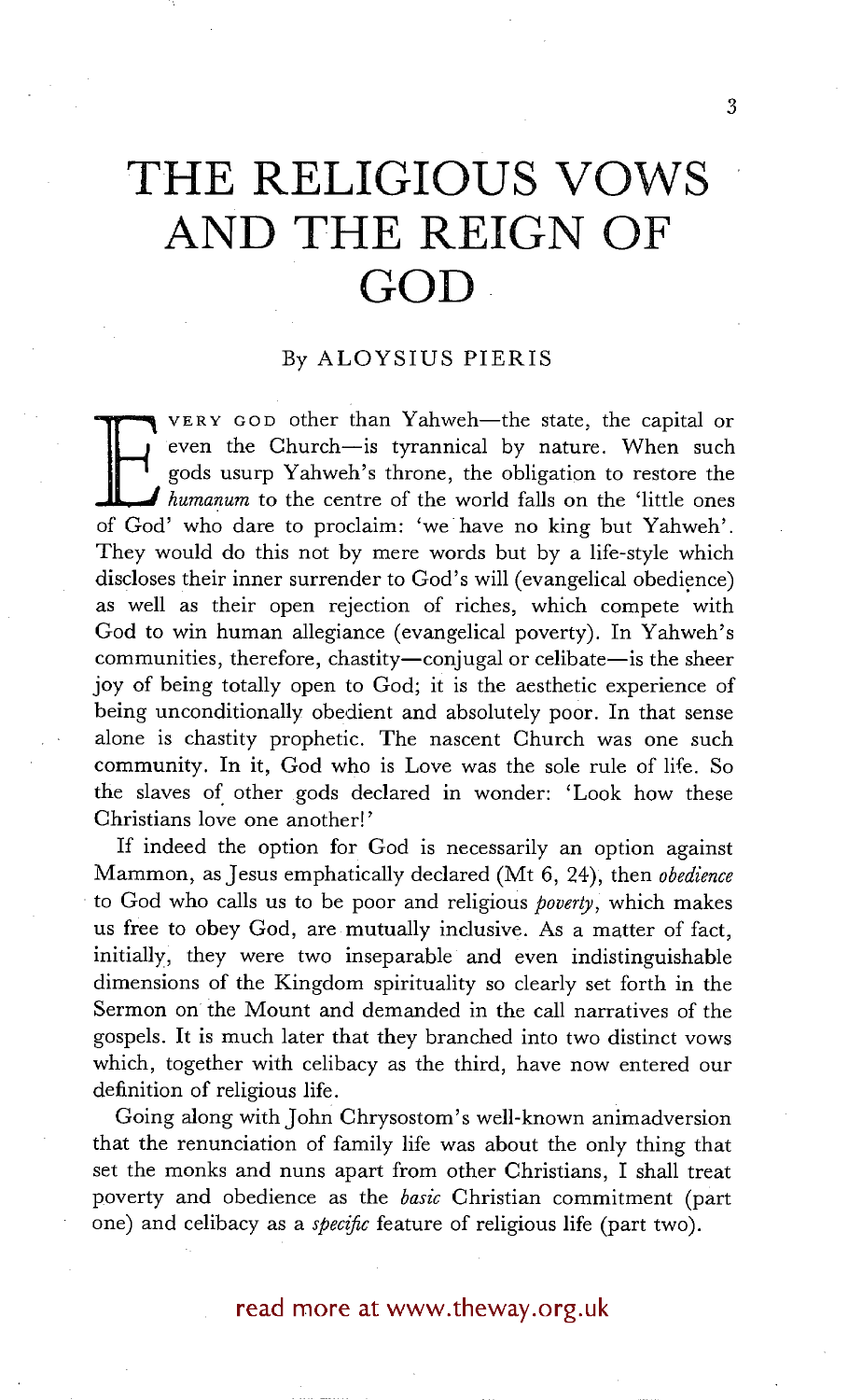Note, however, that in base communities both Christian and transdenominational, conjugal spirituality has become a respectable alternative to celibacy. Furthermore, in these 'contrast societies', as we shall call them, chastity-conjugal or celibate-seems to derive its authenticity and prophetic character solely from an opted poverty capable of challenging the prevailing order of Mammon where the consumerism of a minority maintains millions in misery, and from a radical orientation (obedience?) towards an Ultimate Concern identified as the *humanum* which clamours for attention in the poor and the oppressed.

The religious who wish to rediscover their mission as contrast societies on the fringes of Church and society should be made to realize that they risk being superseded or even displaced by these new communities if they do not realign their specific vow to the prophetically dangerous implications of the two basic vows. This concern remains the theological mood in which I propose to spell out in these pages the general principle already enunciated in the very first paragraph of this article.

## PART ONE: POVERTY AND OBEDIENCE: THE PROPHETIC VOWS

The seed-idea which germinates into various species of monastic and religious life at the critical periods of the Church's growth goes further back into history than we are willing to concede. The hermits and wandering ascetics who protested against Rome's imperialized Christianity were only a particular form which this seminal idea assumed in history. The idea of religious life did not originate with them. This is equally true of the circles of virgins and ascetics that appeared even earlier. They can distort our perception of religious life if the seed-idea which they incarnated is not recognized and named.

Not even Jesus, I dare say, was the originator of this idea. He did certainly envisage a community which would embody the Kingdom which he preached and epitomized in his own person. In fact, several Kingdom Communities of Jesus People began to mushroom immediately after his resurrection and served as the vital nucleus of the local Churches that grew out of them, although the way they practised the Kingdom spirituality is not as clearly documented as we would like it to be. The point I wish to make here is that such communities were not so much an innovation on the part of Jesus as they were the fulfillment of his life-long effort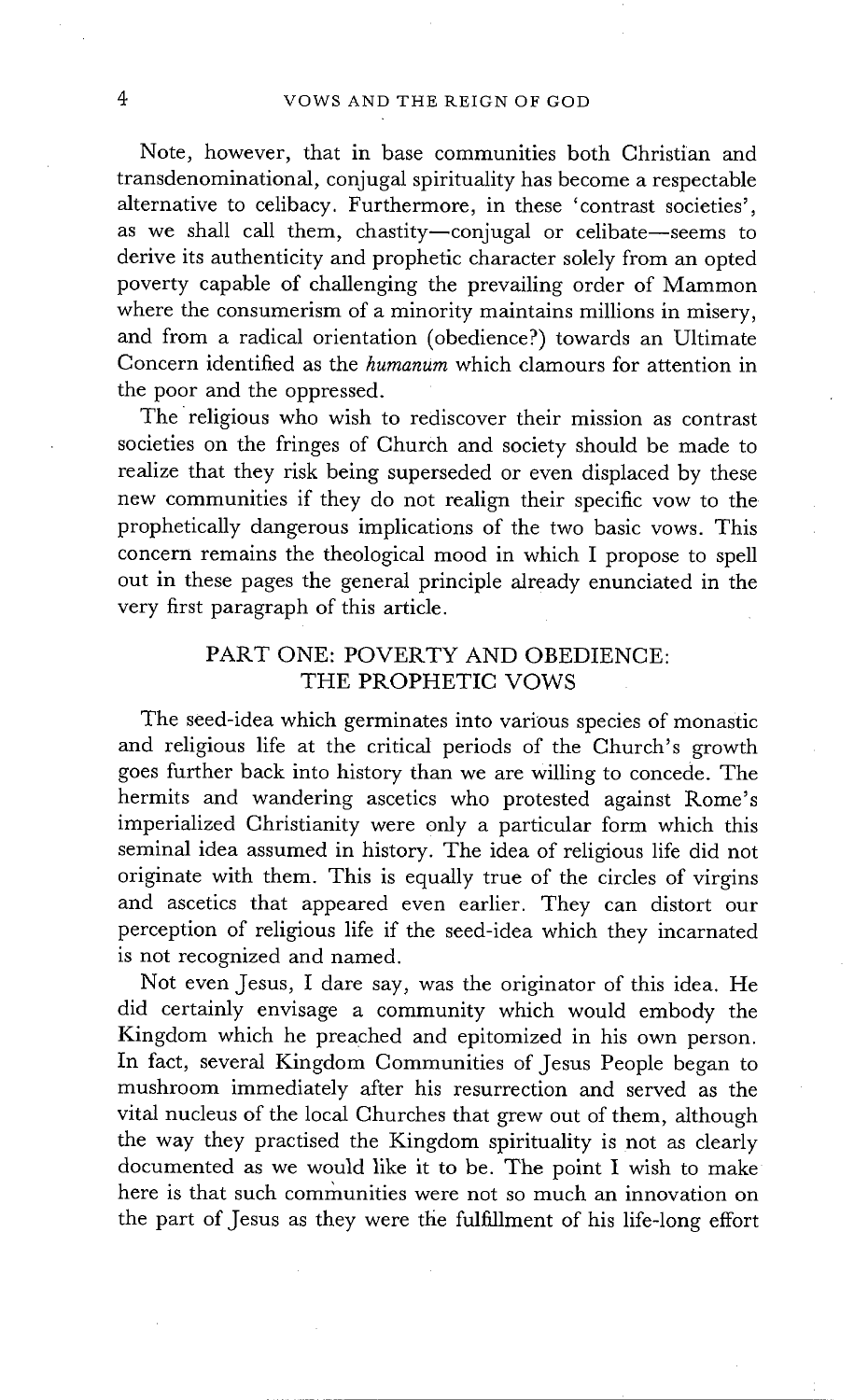to revive Yahweh's ancient dream of a *contrast society,* a society where only Yahweh and no other god would reign, a human community governed by love. This is what the phrase 'Kingdom of God' meant for Jesus. The *humanum* that Jesus embodied could continue as a palpable reality only when his followers could proclaim to the world in word and deed: 'we might have no king but Yahweh!'

When Yahweh's sovereignty is allowed to be challenged by other gods, human rulers emerge as a 'powerful' class. Now, *power,*  unlike 'authority', is appropriated only by accumulating *riches.*  Authority, on the other hand, is rooted in one's willingness to renounce power, a refusal to count on riches. By riches one does not mean only material possessions and money; various spiritual acquisitions such as knowledge and education, political acumen and resourcefulness, prestige and the right connections are as capable of generating power as do material possessions and money. In other words, there is a subversive *conspiracy between power and riches;* Jesus names it Mammon.

Mammon is the source and sustenance of social structures in which the powerful control the beliefs and behaviour of their fellows. They either dethrone God, as in atheistic states with totalitarian governments; or divinize money as in antitheistic systems such as capitalism; or invoke God as the 'authority' behind their 'power', as it often happens in the Church. This last mentioned theo-ideology used to be known as the 'divine right theory of kingship' and was invoked by medieval kings and popes against each other in their struggle for power. Many religious institutes have tried to create alternative models of obedience and government as a corrective to these feudal structures of the Church.

Ignatius of Loyola, for instance, wished to enrich the Church with a contrast society where Yahweh would reign unchallenged, or as he would have put it, a religious order where God's greater glory was the only thing that mattered. He Would therefore, have sounded naive to his contemporaries when he declared right at the beginning of the Jesuit *Constitutions* that 'discerning love' had to be the sole guiding principle in such a society! But to serve the Church with his new vision, that is Christ's vision, he had to acquire a little space within the pyramidally structured governmental system of the Roman Communion. In doing so, he did incorporate the monarchical ideology but with two revolutionary modifications. First, he had presented a new concept of kingship, that of a leader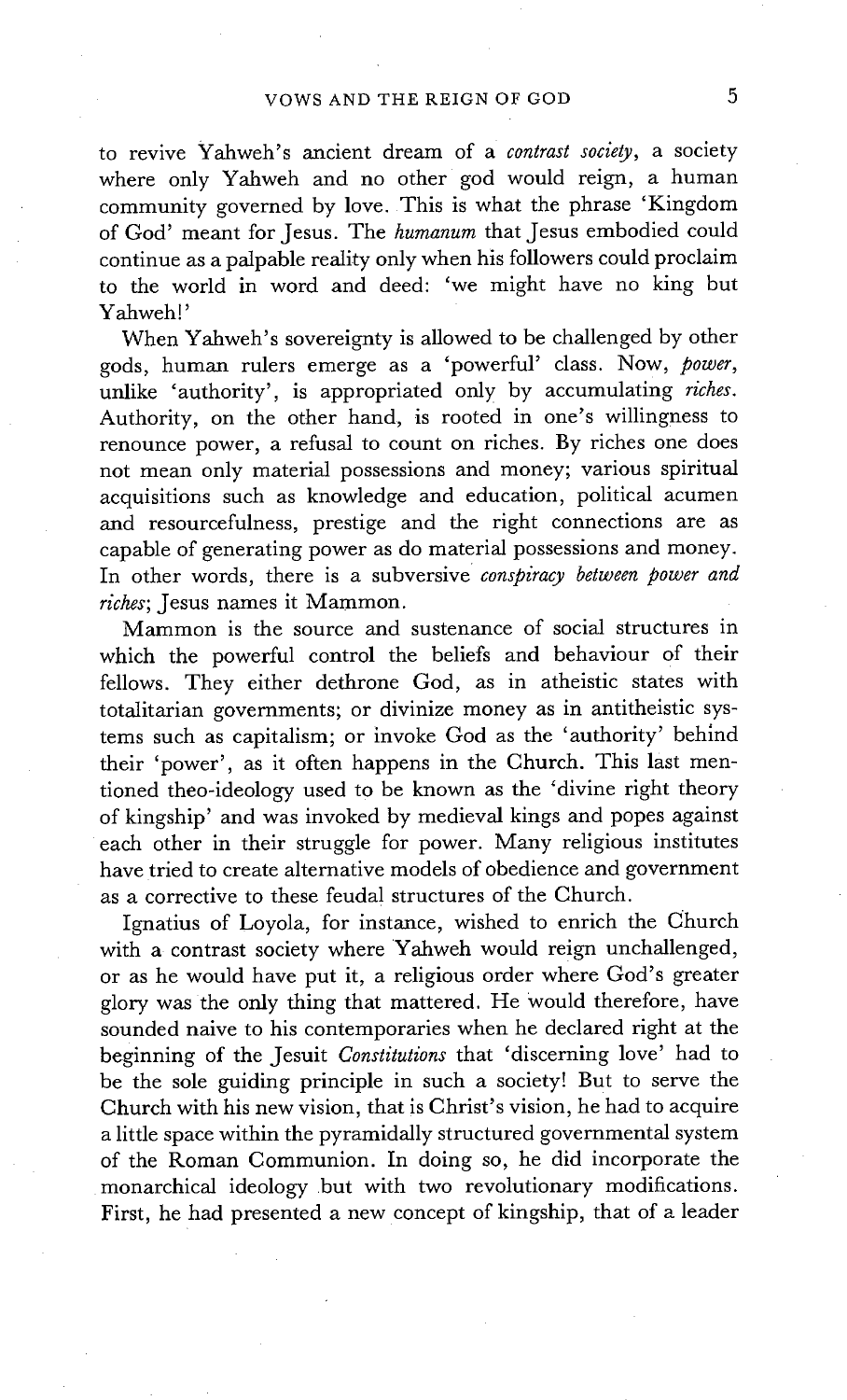who derives his authority from powerlessness, whose leadership consists of service even unto death. This ideal King is obviously the Jesus of the *Spiritual Exercises,* i.e. the Jesus of the gospels. Secondly, he tamed the monarchical form of government by introducing the structure known as *congregatio generalis,* one form of which was in vogue among the Benedictines. Ignatius may not have been aware that its remote ancestor was conciliarism, the antimonarchical movement which opposed papal absolutism of the Middle Ages. The fact, however, is that in this manner, the elective principle was made to control the monarchical so that God's greater glory would not succumb to human ambition.

In such a community, leadership amounts to mediating the entire group's constant submission to God's will (obedience) by creating an atmosphere of honest detachment (poverty) so that no ideology ('corruption of reason by interest'-Marx) would compromise God's liberating and humanizing presence in that community. This is what the much worn-out word 'discernment' really means: *obedience through poverty.* It means communal listening to God and recognizing God's voice in a chaos of conflicting messages.

In fact, obedience literally means 'listening', from Latin *obaudire.*  The word *hypakoe* in the Greek spiritual tradition conveyed the same sense: listening to (the word of) God. Since, however, God's word is not merely an expression of God's will but also its execution (Isai 55, 11), listening includes doing; the word is not heard if it is not executed (Lk 6, 46-47; 11, 28).

Such is the obedience that constitutes Christian discipleship and guarantees almost a blood-relationship with Jesus (Mt 12, 48-49). This is the origin of Jesus People among whom Yahweh alone reigns and Yahweh alone is obeyed.

Regrettably, we have invented another concept of obedience which is at variance with Yahweh's sovereignty: *hypotage* or submission, that is, the ascetical practice of bending one's will to the 'authority' (but in reality, to the 'power') of a human ruler, for example a religious superior, a bishop or a pope, who claims to have a privileged contact with God by virtue of the institutional position he or she holds. But, as Lozano reminds us, the New Testament always understands obedience as *hypakoe* (listening) and never as *hypotage* (ascetical submission).<sup>1</sup> Even the so-called 'evangelical counsel of obedience', believed to differentiate the religious from other Christians by means of a special vow of submission to a human superior, finds apparently no support in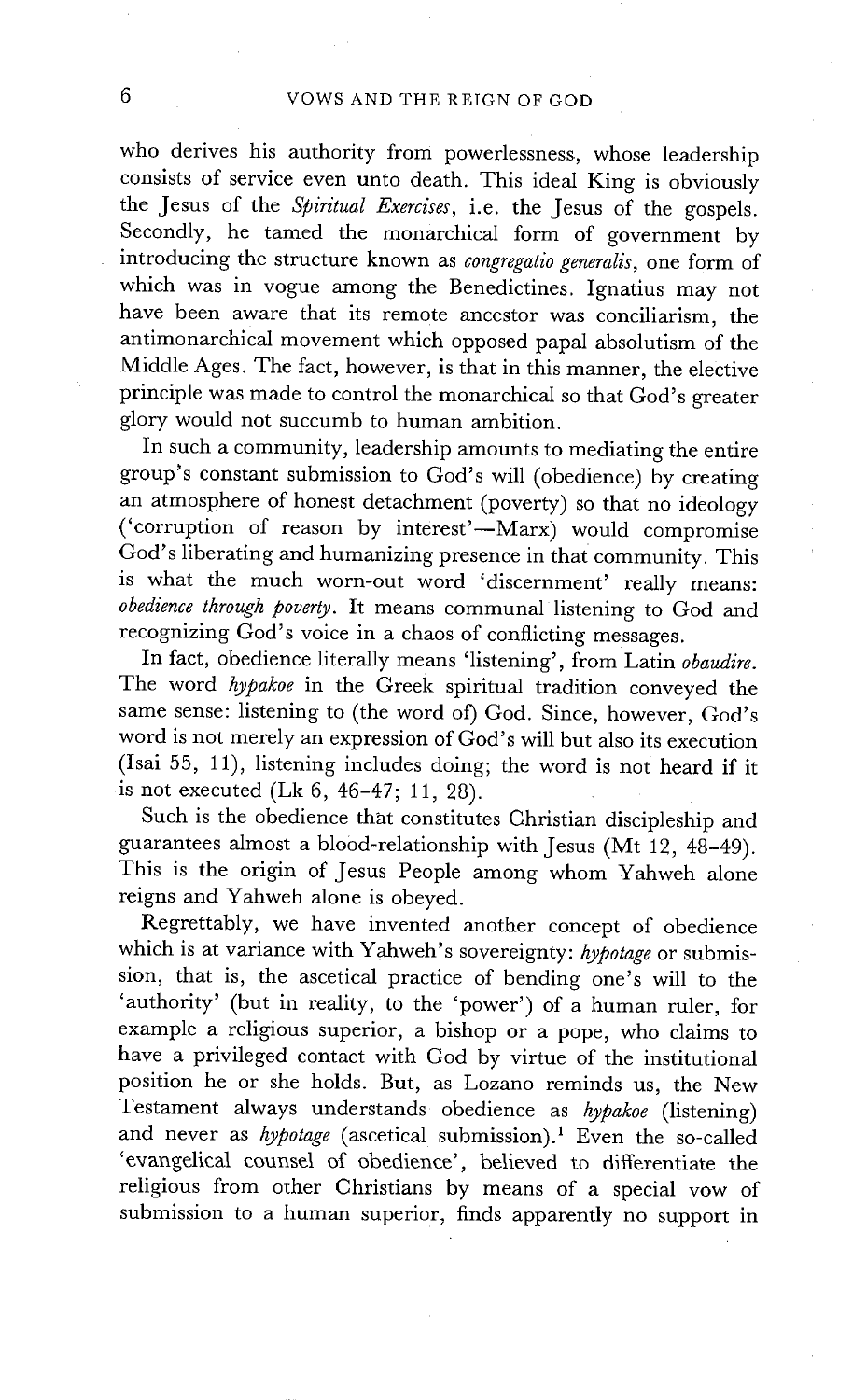the New Testament.<sup>2</sup> Is it again a case of humans encroaching on Yahweh's domain?

How then is authority to be exercised in Yahweh's community? Let us make a brief survey of the experiment Yahweh tried out in the second millennium before Christ. It all began when the God of Israel lodged a protest, through Moses, against Egypt, a superpower that thrived on slave labour. The conspiracy between riches and power had allowed the few to turn the many into beasts of burden. Yahweh wished to prove to the whole of humankind that equality, freedom and fellowship, in short, the *humanum,* can reappear in the world only where Yahweh and no other god is allowed to reign.

And so God called a people. But even before the people heard God's call, she heard theirs (Ex 2, 23-25). God is not only the supreme Caller, *ho Kalon* as the Greek Church named her; she is eminently a listener, a God inclined to obey the summons of an oppressed people. But listening implies execution of the other's wish; God did not merely hear their cry for help, but also opted to make their cry his own. He would not only deliver them from the inhuman, that is the antitheistic system, but would partner them in founding a contrast society which would serve all generations as *a memory of the future,* a future to be realized by the whole of humankind!<sup>3</sup> This was a vow, a covenant, a public agreement between God and the Poor. Thus was sown the seed-idea of religious life, perhaps for the first time in known history.

If this is the prototype of religious life, as indeed it is, then a few dangerous conclusions have to be drawn before we proceed any further. First we note that the rich and the powerful are hard of hearing. Only the *poor* and the powerless are able to *obey* God. Consequently, it is only the little ones and not the big people who can found communities of Yahweh. Finally it is those who are oppressed and those who have rendered themselves powerless in solidarity with the oppressed that are qualified to speak in God's name, and prophetically announce to the whole of humankind what kind of future God is planning for them. If they speak with God's authority it is not because they have usurped God's place through riches and power, but because their powerlessness and poverty have put them into a *covenantal intimacy* with God. They alone *know* Yahweh.

That is why Yahweh began his experiment in the hilly region which, not without significance, lay between Egypt and Babylon,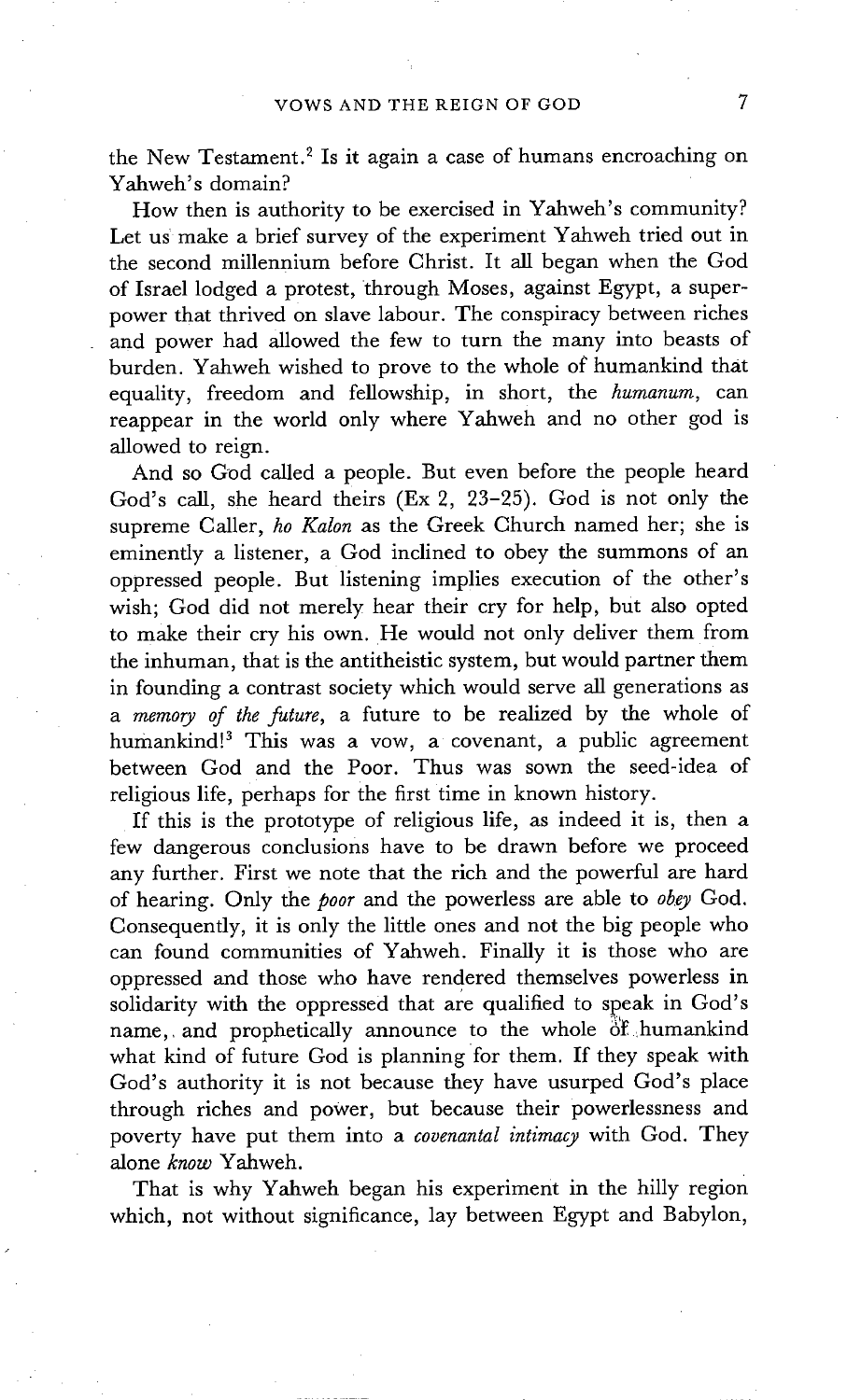two superpowers which needed lessons in politics and economics! For Yahweh inspired her covenantal partners to impose legal barriers against any accumulation of riches lest it lead to a concentration of power in the hands of the few. Precautions such as periodic cancellation of debts (Deut 15) were political and economic options taken to ensure 'that there would be no poor among (them)' (Lev 15, 4-5), which is to say, that there would be no rich among them!

The sharing of all resources in a spirit of religious poverty and the consequent distribution of responsibility which facilitated collective obedience to God are truly humanizing features conspicuously absent where Yahweh is not free to rule. That is why these little ones of God could boast that they had no human ruler above them (Jg 19, 1), for every one seemed to have acted with discretion (Jg 17, 6), or should we say, with 'discerning love'? It is not surprising that this society was able to produce so many charismatic leaders, the so-called 'judges', who distinguished themselves as the servants of God's people. They refused to be treated as kings because they dared to believe that Yahweh alone was their King (Jg 8, 22-23). Even death came easy for a leader who had vowed to be the people's slave so that God alone would reign among them (Jg 16, 27-30). This new concept of leadership as service would be taken up afresh, centuries later, by Jesus the 'servant-king' washing the feet of his disciples (Jn 13,  $1-20$ ).<sup>5</sup>

Yahweh's experiment, not totally unsuccessful, was indeed a rebuke to the two superpowers. But how long would it last? Will her people once more look back to Egypt with nostalgia? Will the developed nations around be a source of temptation for them? Indeed they knew that slavery was more convenient than freedom! Why not choose a human ruler to act as God's vicar on earth, just as once earlier they allowed a golden calf to be their god?

Alas, the people who were chosen to teach the rich nations the ways of Yahweh soon began to ape the ways of those very nations! With Solomon's gigantic building programme (I Kg 9, 15-28) and extensive militarization (I Kg 10, 26), the Babylonian/Egyptian model began to replace that of Yahweh. The rulers swam in wealth and had slaves to work for them (I Kg 10, 14-29)! They would not listen to the prophets, who only irritated them. The leadership of service that characterized Yahweh's community during the period of Judges gave way to a power-structure that so assimilated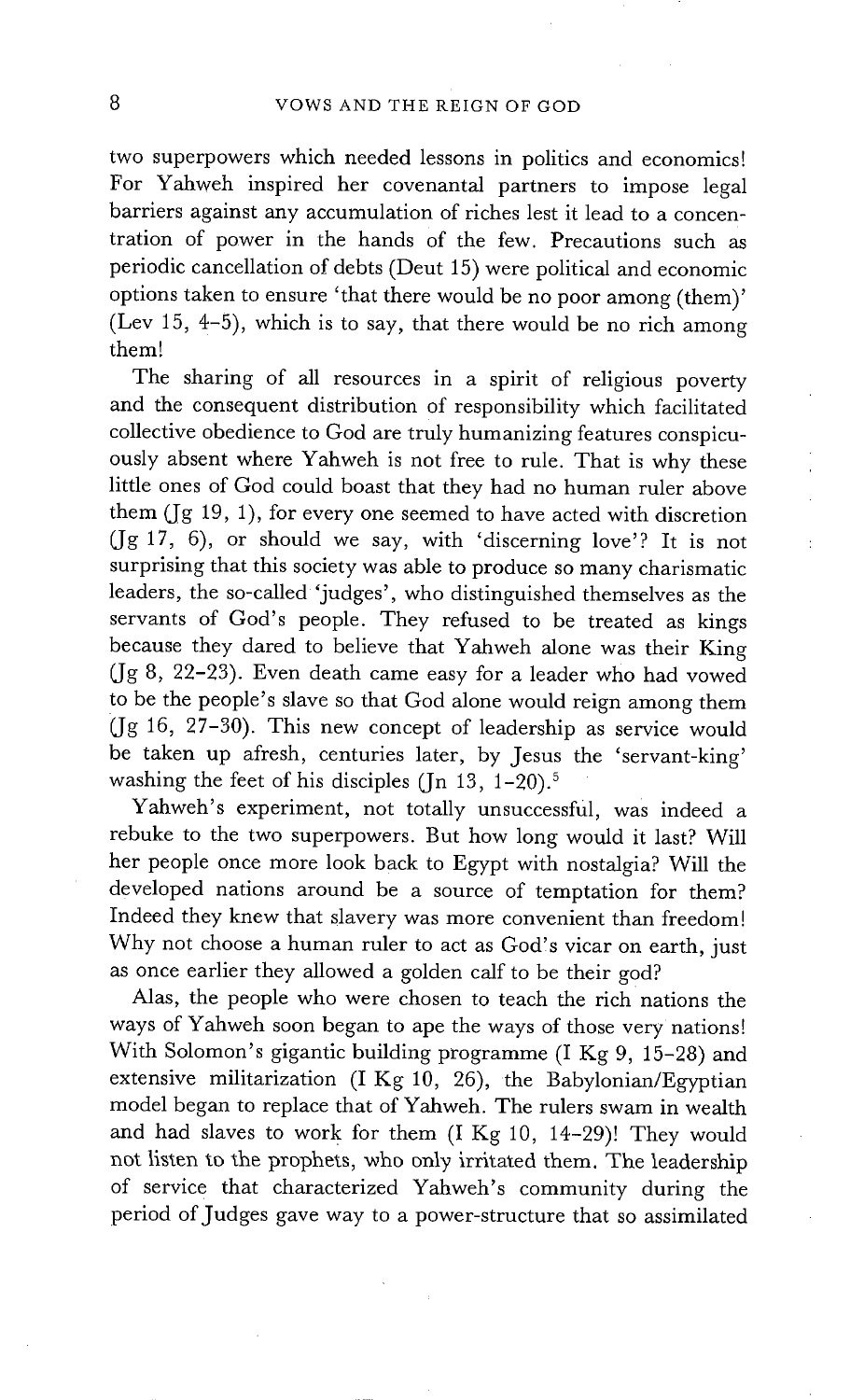the Babylonian ideology that Yahweh allowed her adulterous people to experience it in Babylon itself!

When Jesus arrived on the scene, Rome had become the new Babylon. The aristocracy (the rich sadducees) and the high priests (who were accountable to Rome which appointed them, rather than to the people) collaborated with the colonizers in an inhuman system of taxation which reduced the colonized people's currency to sheer dirt. It was this symbol of Roman despotism that Jesus ridiculed when he looked at a coin bearing Caesar's imagewith the inscription 'Supreme Pontiff' to indicate the emperor's. connection with the divinity-and tossed it back to where it belonged: the dustbin of Caesar's treasury. And he fearlessly explained his action at the risk of being crucified for treason, that human beings, by virtue of the image of God they bear, are totally God's , and Caesar has no power over them (Mt 22, 15-21)! Jesus thus reminded them of the old credal formula: 'we have no king but Yahweh'; it was this proclamation of freedom that God's people, now Rome's slaves, countered by shouting: 'we have no king but Caesar' (Jn 19, 15)!

In fact, many times before his death Jesus warned his little flock that they should never be slaves of the Roman model, they should not copy that system of government; 'it shall not be so among you', he pleaded with his finger obviously pointing to the Roman representatives in Palestine (Mt 20, 23-28). This warning does not seem to have had any effect except on the first few generations of Christians!

It was certainly in reaction to the Roman captivity of the Church that some of the early monastic forms of religious life evolved. It was a movement of men and women who abandoned Rome and fled to the desert 'to seek a society where all are equal, where the *only authority comes from God* through wisdom, experience and love' as Merton is said to have explained.<sup>6</sup> Religious life, according to the seed-idea we have discovered in revelation, is not a churchy form of existence with vows serving only as means of personal holiness. It is *also* a protest against any social order, civil or ecclesiastical, which serves other gods. It is a contrast society which, through opted poverty and evangelical obedience, partakes in Yahweh's vow to struggle with the oppressed against the principalities and powers that oppress them. In short, the obedience we vow is obedience to a God who calls us *in the poor* and calls us *to be poor;*  a God who calls us to *speak for the poor* and struggle *with the poor.*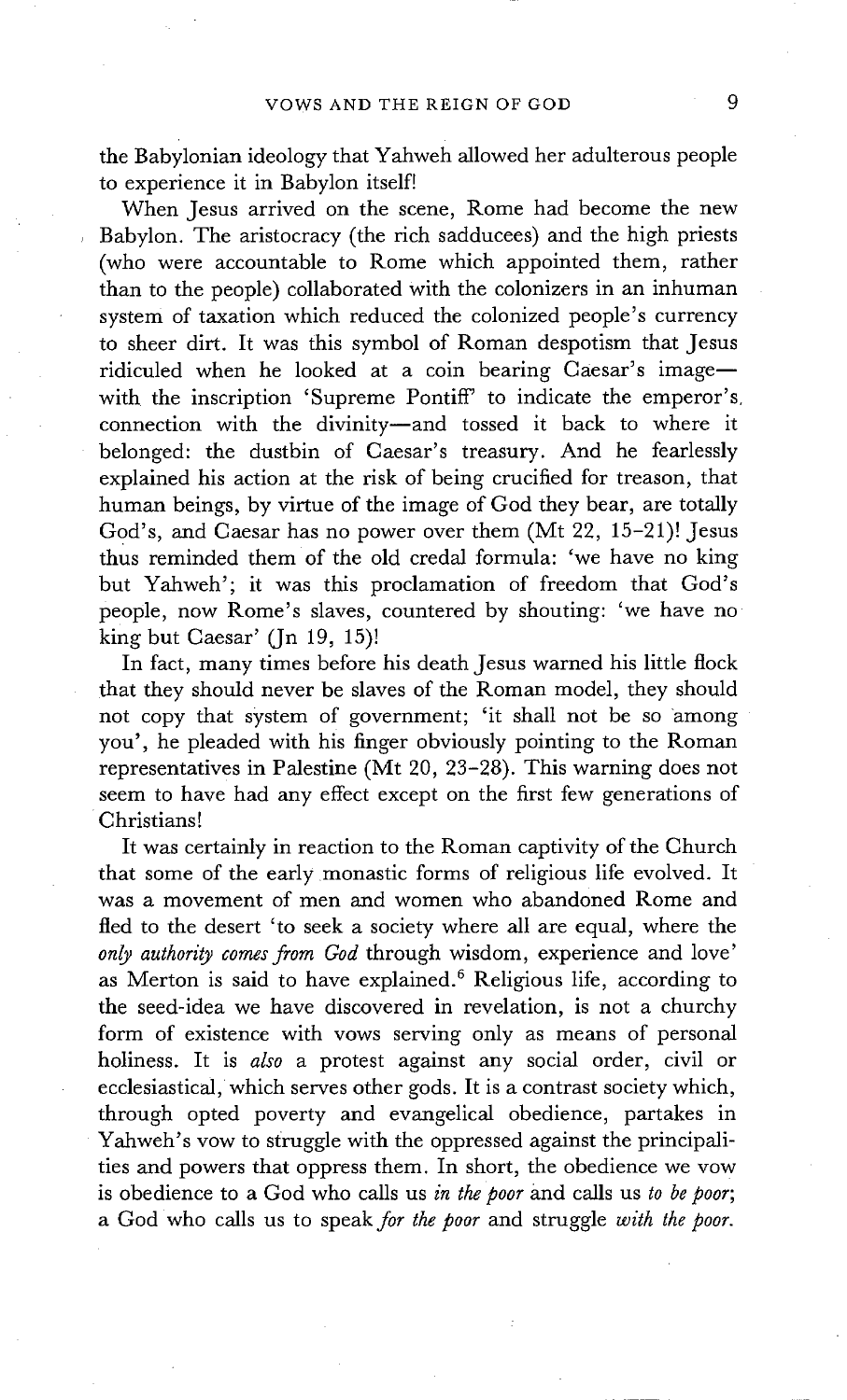# 10 VOWS AND THE REIGN OF GOD

Religious congregations that fail to respond to this call must suffer the fate of salt that has lost its flavour (Mt 5, 13) and of being replaced by other contrast societies.

# PART TWO: WHEN CELIBACY IS NOT PROPHETIC

Obedience and poverty as practised by the religious, as we have indicated, were originally two indispensable means, the one positive and the other negative, of proclaiming the supremacy of God and the inviolable dignity of every man and woman. By the first we confess our faith in the only God who can make us human; by the second we openly renounce every form of slavery to all other gods and idols. Obedience and poverty, in other words, are kerygmatic vows to be practised by the whole Church and in an eminent manner by the religious.

But celibacy, the vow that is specific to the religious, as its own history both in Christian and other monastic traditions demonstrates, is endowed with an innate potentiality to make itself a god, an idol, a cult of a kind. It can neutralize the prophetic thrust of the two kerygmatic vows and, consequently, turn the religious into counter-witnesses to Yahweh's reign. There is therefore a great need to be vigilant.

This is why I warned at the beginning of this discussion that the circles of virgins and ascetics of the early Church should not be taken as the origin of religious life. We should, rather, look for the seed-idea of religious life which gave birth to that institution of virginity. The inspiration for it could not have come directly from the gospels which make no issue of virginity, even of Jesus's virginity; for the *leitmotif* of the gospel narratives is Jesus's obedience to God and his continuous confrontation with Mammon. 7

Even Paul's teaching and personal example do not appear to have converted celibacy into a specifically Christian institution in the apostolic Church. For the Jewish scriptures held virginity sacred only in terms of marriage and not for its own sake (Deut 22, 13-18). Notwithstanding exceptions like Jeremiah, John the Baptiser and perhaps a few others, the general trend was to celebrate sexuality and its enjoyment as a gift of God. The New Testament does not go out of its way to annul this teaching but it certainly repudiates the cult of sex that prevailed at that time.

This brings us to the conclusion that the idea of ascetical virgins or at least the occasion for that idea could have emanated from the Greco-Roman culture in which the Church had to live its core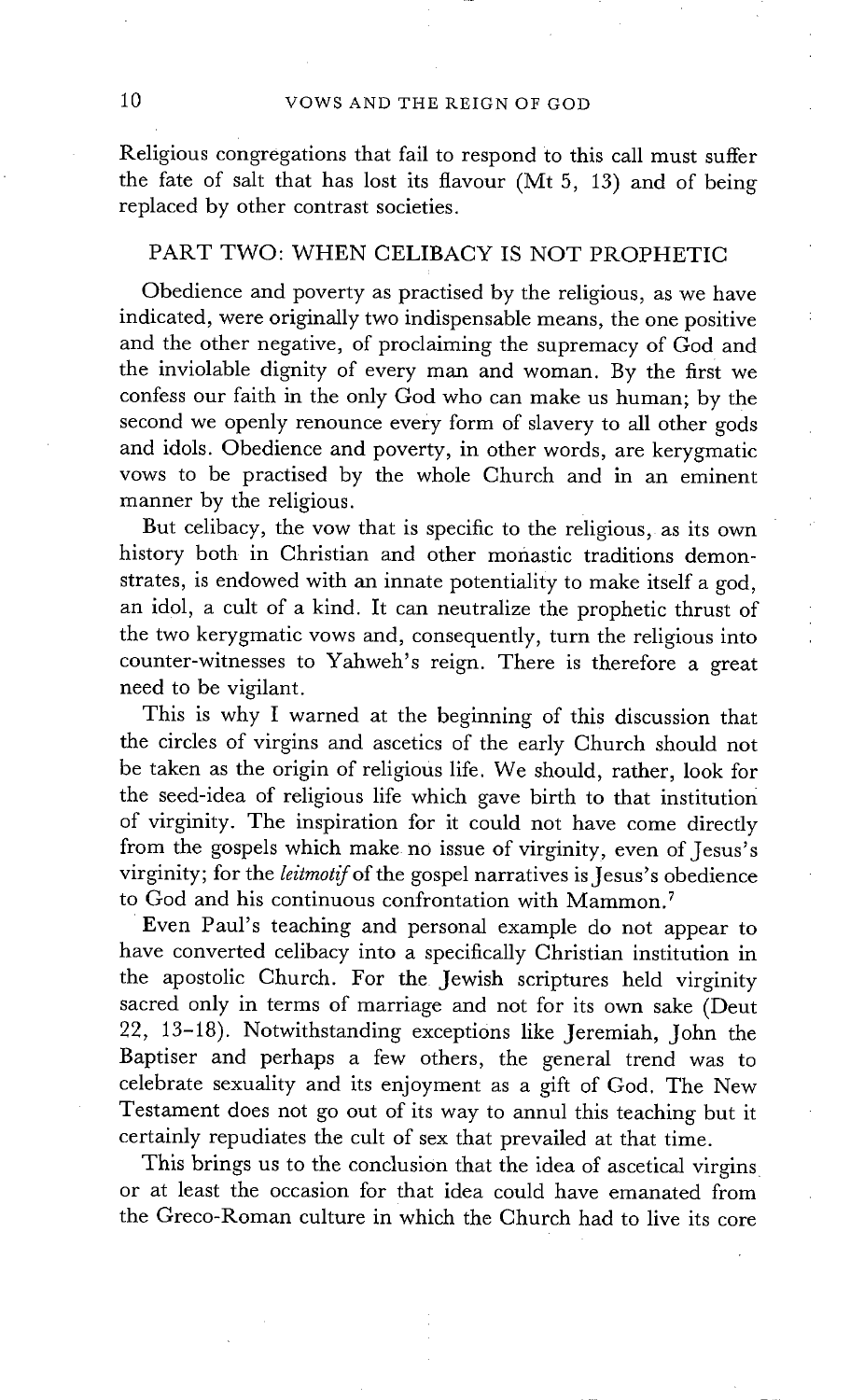message of obedience and poverty. In that non-Christian milieu not only a practice but a veritable *cult* of virginity seemed to have served as a sociological antidote against the contagion of sexual licentiousness which heralded the imminent downfall of that civilization. Employing the gnostic idiom of hellenism in a creative manner, the Church announced the good news by presenting a Christian version of virginity not only as a *protest* against the promiscuity of that society, but also as an *anticipation* of the endtime of God's reign when marriage will not be necessary (Mk 12, 25). Thus imitating Jesus *also* in his virginity, they expressed their hope in God's new order of love, by means of a Christic appropriation of an evangelical value which had been practised by non-Christians for less praiseworthy motives. It was an excellent example of inculturation in that the Church discovered a way of being prophetically present in and through a 'kingdom value' of another culture.

Let me sum up. The protest against the order of sin (here, the sexual exploitation of the weak) and the immediate realization of the ultimate future are the context which made virginity and celibacy prophetic. In other words, the ascesis of virginity was the historical form by which the seed-idea of religous life, namely, a contrast society contesting the present by anticipating the future, came to be sociologically registered in the Church. It is when this seed-idea is eclipsed by its own historical manifestations that religious life and, in this case, virginity and celibacy, cease to be prophetic by becoming values in themselves, a god of a sort. Let me indicate four examples of such deviations.

#### *1 Spiritual pride*

The clearest instance is the elevation of virgins into a privileged. class in the Hellenistic Churches. Virginity had soon become a spiritual form of riches capable of generating power. Once dead, the virgins were mentioned immediately after the martyrs; while yet alive, they occupied places of honour in the Sunday liturgy. It is hardly surprising that the spiritual pride of some virgins in this period drew many letters of warning from their pastors. About seventeen centuries later we meet their successors in the Jansenists who, according to the verdict of their contemporaries, were 'pure as angels and proud as devils'!

The link between virginity and aristocracy in the Roman Catholic tradition must never be overlooked. Many famous virgins who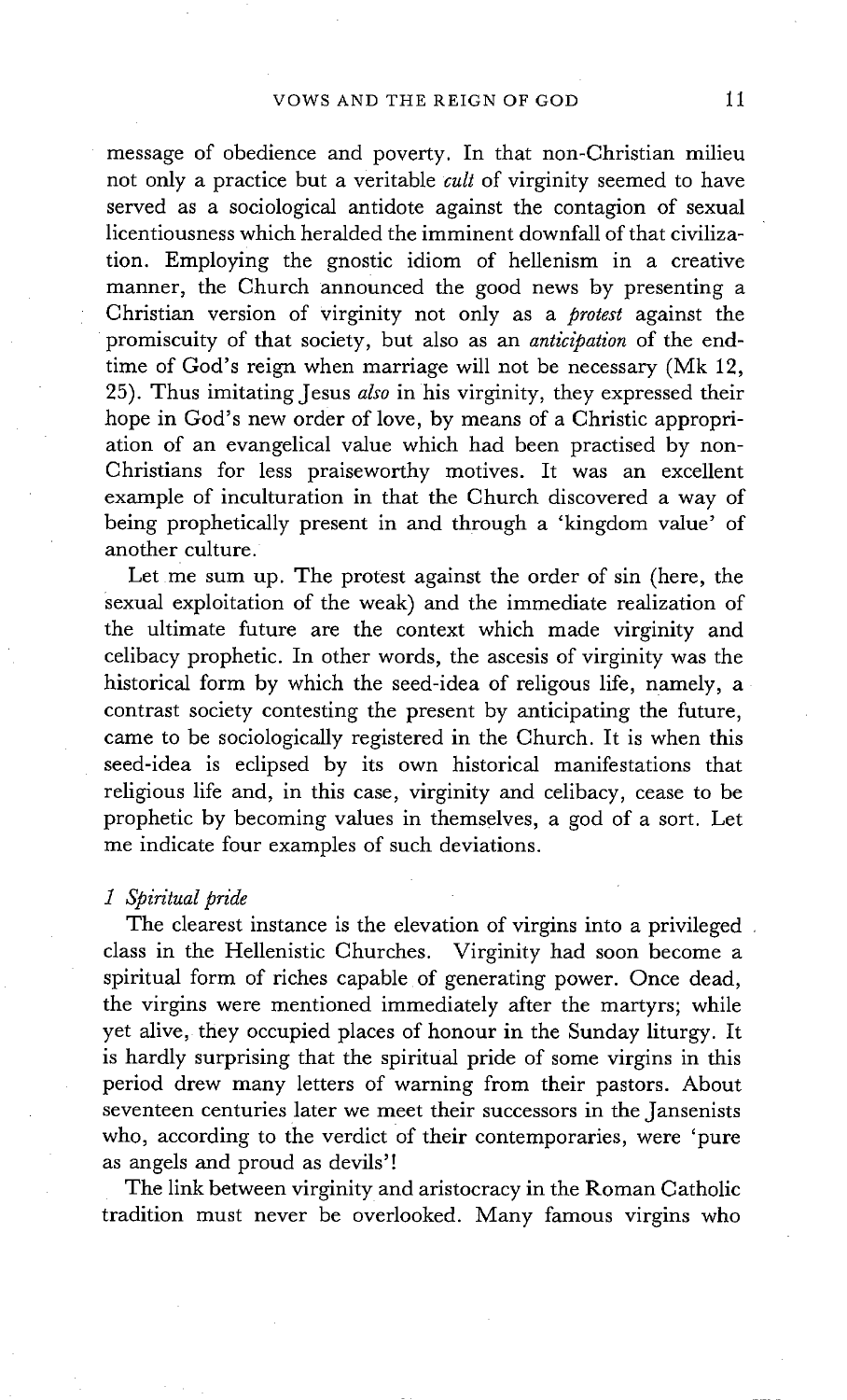began the tradition were noble ladies bored with Rome and seeking the company of saints and scholars-as Paula and Melania did with St Jerome.<sup>8</sup> We are informed that a very high infant mortality rate and the consequent need to produce many children to ensure continuity in the family lineage, coupled with the absence of a reliable birth control method, had often created a surplus of female children. Given the expenses involved in the initiation of girls into adulthood, by way of dowries etc., consecrated virginity often became a money-saving device. Later, as in St Ambrose's order of virgins, infants began to be consecrated almost at birth, took their vow of chastity at puberty and continued to live in the parental home. 9

Though' one cannot generalize, one must reckon with the fact that the aristocratic origins of the Roman tradition of the order of virgins could have turned this institution into a means of social mobility for the commoners. This danger certainly exists in the Third World even to-day. Virginity and celibacy can serve as a status symbol for the poor who are not attracted to poverty and obedience which are practised as harsh realities in the world they must abandon in order to join religious communities. The vocation boom in the Third World must, therefore, be critically assessed in order to make sure that the two kerygmatic vows continue to serve as the prophetic basis of celibacy. One must also note with regret that the Church's overemphasis on clerical celibacy with scant reference to obedience and poverty of the gospels is the root cause of ecclesiastical careerism, the most vulgar manifestation of Mammon in the ministerial Church.

#### *2 Misogyny*

We must, however, concede that in a Church dominated by a male clergy, virginity could have been the only way open for talented women to rise to public recognition. Thus Paula who studied Hebrew scriptures and her sister Melania who was involved in getting Origenism condemned, could rub shoulders with Church leaders. But this tendency, far from challenging the androcratic Church order, helped only to reinforce its misogynic foundations. For the Eve-Mary polarity which has infected the Christian view of woman was given a further boost by this form of virginal asceticism: woman by nature is Eve, the temptress; she is safe only as Mary, the virgin! This notion of the woman as intrinsically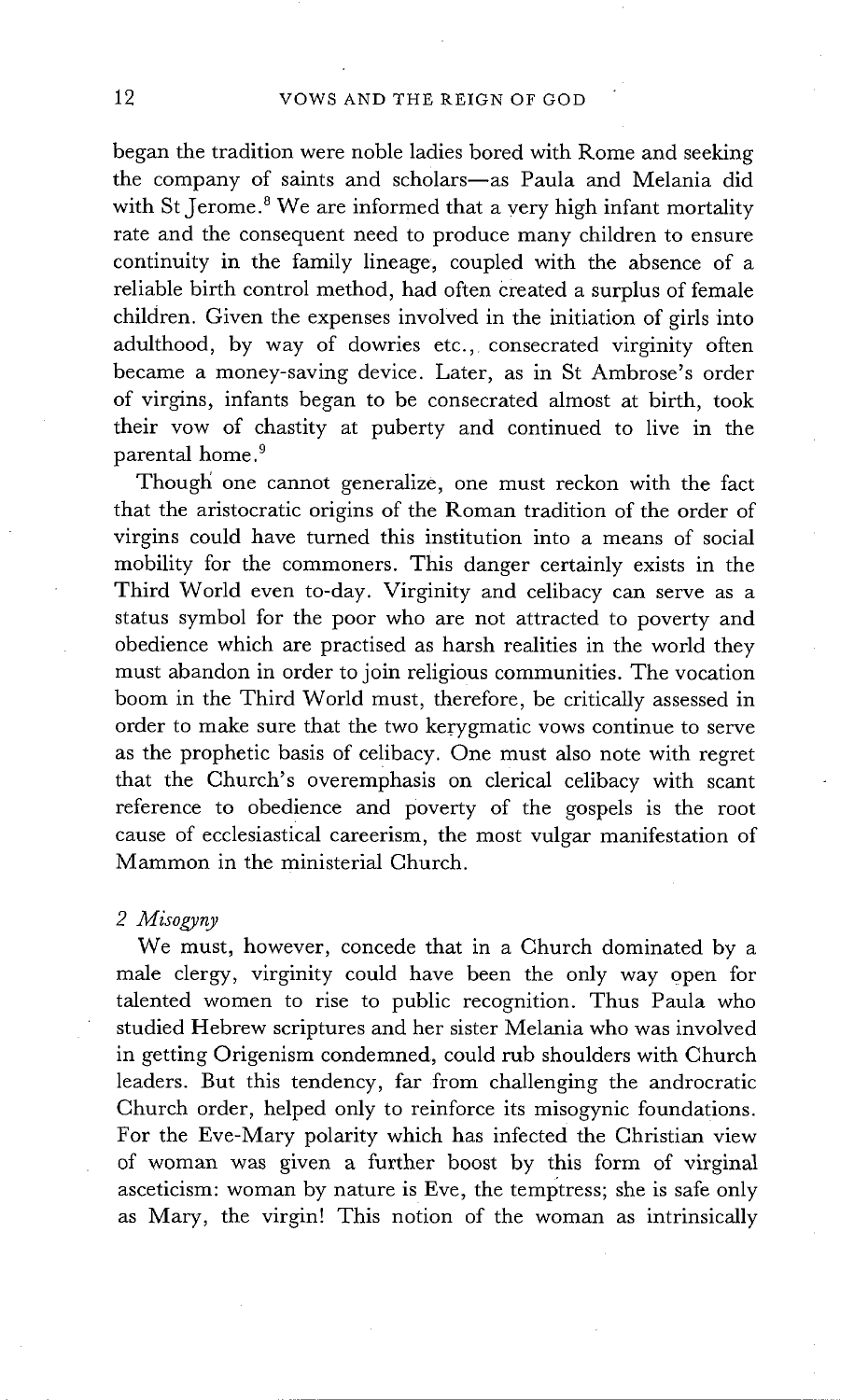prone to sexual sin and meriting compassion has deep roots in the canonical tradition of the Roman Church.

Unfortunately, the comparison between Mary and Eve was made to revolve round sexual purity, with no biblical foundation for it, rather than in terms of obedience and disobedience, poverty and ambition, t suspect that the artists and poets of the modern period of European history who took up the theme of Mary Magdelene (prostitute turned mystic) were perhaps groping for an alternative model of womanhood, a blend of Mary and Eve, *eros* and *agape, a*  symbol of saintly sensuality and affective maturity--chastity glowing with the ardour of charity.

### *3 Two-tiered spirituality*

Celibacy uprooted from the basic vows normally tends to create a two-tiered spirituality; an elite class of 'asexual' beings imitating the angels are at the top and the married commoners or the sexual beings are at the bottom. When this happens a need is felt to maintain a social balance by imposing a puritanical discipline at the higher level of celibate life and an ethos of permissiveness at the lower. The reciprocity between the cult of virginity and the cult of sex in the gnostic milieu in which the Church lived her early centuries reflects this social balance. It is observed even today in some gnostic cultures in Asia.<sup>11</sup>

This tradition still continues in the Church despite the Second Vatican Council. Religious tend to turn their specific vow into a symbol of a spiritual aristocracy, relegating the laity to a lower rung in the ladder of perfection. We have not yet fully realized the implications of the conciliar teaching on the universal call to holiness, namely, that the commandments of God, far from being a minimalist spirituality for 'ordinary' Christians, are the very foundation of Yahweh's community of love, freedom and justice; celibacy, an evangelical counsel, not a status symbol, is prophetic only in the context of such a society, not outside it, and not above it.

## *4 Eschatological illusion*

Finally, we must record here the most ridiculous outcome of not allowing celibacy to grow in a community founded on obedience and poverty. For want of a better term, I call it 'the eschatological illusion'. Many monks and nuns began to interpret the end-time purely in terms of an asexual existence similar to that of angels.

J.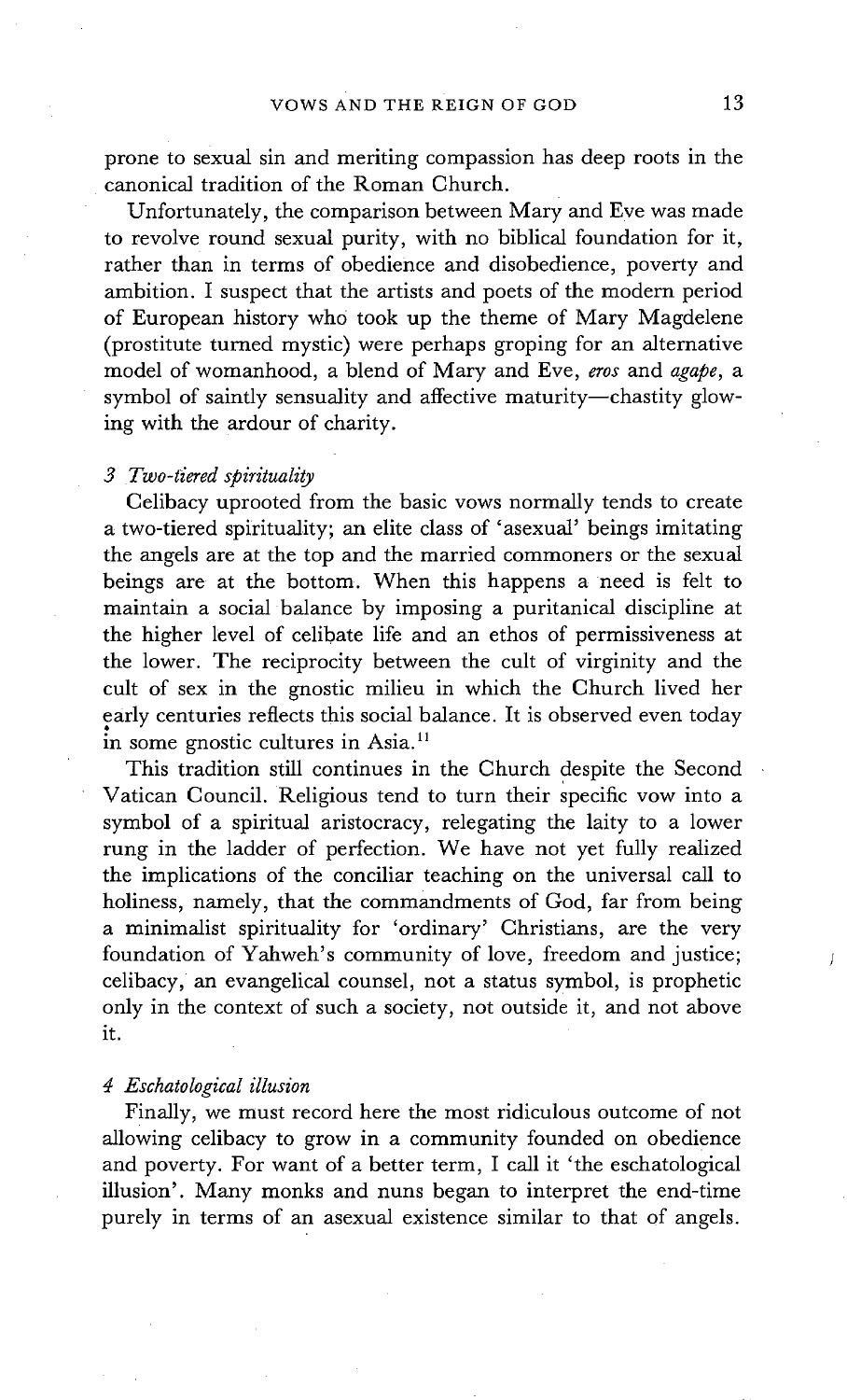Instead of anticipating Yahweh's Kingdom through the basic vows, they tested their eschatological freedom by trying to live as if they were discarnate spirits. Monks and virgins lived together, bathed together, as Evagrius boasted, and even slept together.<sup>12</sup>

Misreading I Cor 7, 36-38, where only those who 'burn' are advised to marry, these men and women tried to live as if they did not burn! They did not honestly come to terms with their own sexuality. St Jerome is indignant about the *virgines subintroductae*  whom he refers to as the 'darlings' or *agapetae* (Ep 22, 14) for they have betrayed virginity 'by swelling wombs' (Ep 22, 13-14)! Referring to the scandal of the Valentinians, Iraeneus (Ad. H., 1.6.3.) speaks of religious brothers and sisters living together until the sisters become mothers!<sup>13</sup>

If, indeed, the Kingdom of God is interpreted only in terms of sexuality and its absence, and not in terms of radical obedience which involves Yahweh's reign of love and radical poverty which incarnates that love as human solidarity, then celibacy becomes the object of a cult. This species of idolatory is known in history as *encretism,* an obsession with chastity, which in reality is only a disguised form of an obsession with sex. Thus celibacy and sex enthrone each other as gods in the lives of those who fail to base their spirituality on allegiance to God alone and on the renunciation of Mammon.

Let me conclude by insisting that allegiance to God alone *(obedience)* is not primarily a renunciation of marriage or sex *(celibacy)*  but a renunciation of power and riches *(poverty).* Hence, with no intention to make direct allusions to recent happenings in the Church, I wish to recall that the great scandal among the disciples of Jesus was not failure in celibacy, as most of them were married, but that the man who controlled the finances of the Apostolic College found it so easy to exchange Christ for money.

#### NOTES

4 For an insightful analysis for the economics of Yahweh's contrast society, see Lohfink, *N.: Das Judische im Christentum. Die verlorene Dimension, (Herder, Freiburg, 1987), pp 107-115.* 

<sup>&</sup>lt;sup>1</sup> Lozano, J. M.: *Discipleship. Towards an understanding of religious life*, (Claretian Centre for Research in Spirituality, Chicago, 1980), pp 226-227.

*<sup>2</sup> Ibid.,* pp 242-243.

<sup>&</sup>lt;sup>3</sup> The liberative core of any religion is a memory of a future, as I have explained in 'Faith communities and communalism', a paper read at the Vidajyoti Golden Jubilee Seminar on Communalism, November 1987, and now in the press.